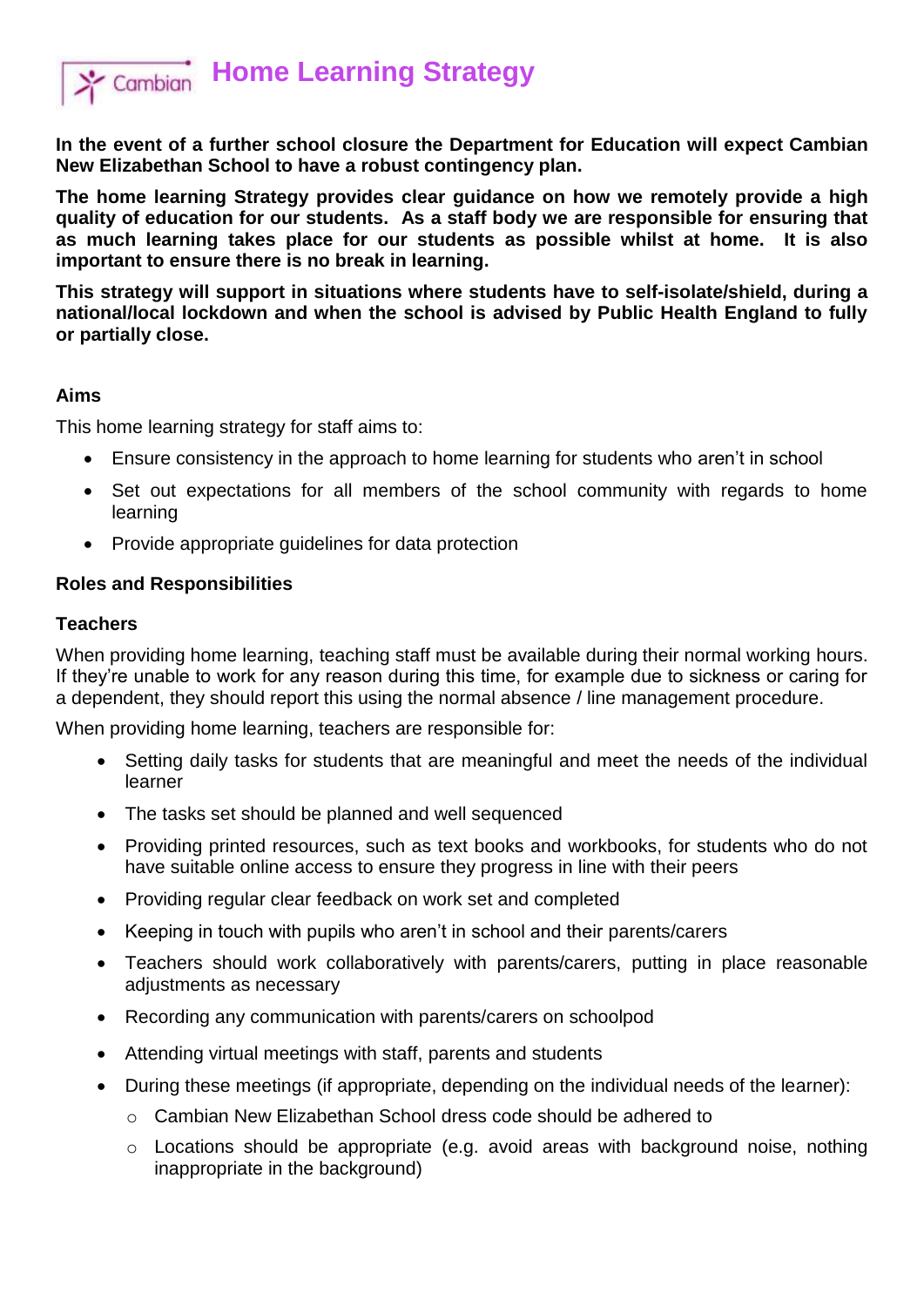In the event of a partial closure some teachers may be able to remain working in school. In these circumstances the responsibilities outlined above will be discussed with the line manager. Consideration will be given to streaming live lessons, if appropriate, in line with GDPR guidance.

Senior leadership will ensure that all teaching staff have access to IT facilities in order for them to work effectively from home.

### **Teaching Assistants**

When assisting with home learning, teaching assistants must be available during their normal working hours. If they're unable to work for any reason during this time, for example due to sickness or caring for a dependent, they should report this using the normal absence / line management procedure.

When assisting with home learning, teaching assistants are responsible for:

- Supporting students who aren't in school with learning remotely. Team leaders will communicate to the teaching assistant:
	- o Which students they'll need to support
	- o How they should provide support to students
	- Providing support to class teachers in differentiating resources for students
	- Supporting students with reading from home
	- Attending virtual meetings with staff, parents and students
	- During these meetings (if appropriate, depending on the individual needs of the learner):
		- o Cambian New Elizabethan School dress code should be adhered to
		- o Locations should be appropriate (e.g. avoid areas with background noise, nothing inappropriate in the background)

If teaching assistants remain working in school, where relevant they may need to cover the responsibilities of staff who are working remotely during this time.

Teaching assistants who do not have IT facilities at home should make their team leader aware. In this situation more suitable work can be distributed, opportunity can be given to upskilling in an area of their practice or individuals can develop their subject knowledge.

#### **Phase leaders**

Alongside their teaching responsibilities, phase leaders are responsible for co-ordinating home learning for students within their phase. They will need to:

- Consider whether any aspects of the subject curriculum that needs to change to accommodate home learning for all learners
- Where necessary revise material and simplify explanations to ensure students' understanding
- Ensure all the work set across all stage and subject area is planned and well sequenced. The work set by teachers should be is meaningful and ambitious
- Ensure staff provide printed resources, such as text books and workbooks, for students who do not have suitable online access to ensure they progress in line with their peers
- Check any deadlines set for the completion of work is achievable for students
- Monitor the home learning set by teachers in their phase. They will explain to staff how this will be carried out
- Hold regular liaison meetings with staff in their phase during the school closure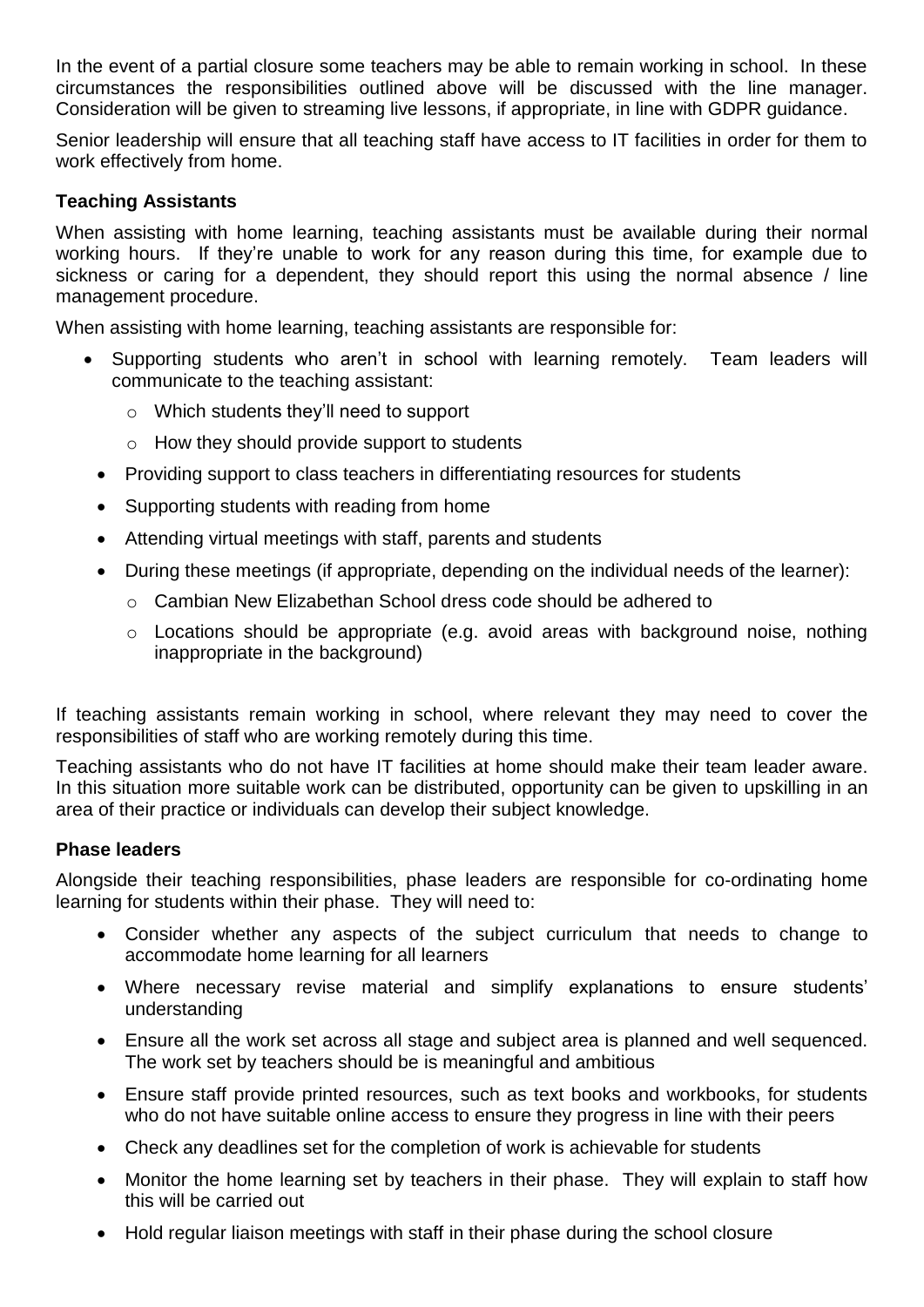• Alert teachers to resources they can use to teach their subject remotely

# **SENDCo**

The SENDCo will continue to offer guidance to the senior leadership team and wider staff body on the Special Educational Needs and Disabilities of the students at CNES. The SENDCo will ensure:

- Statutory documentation and processes are not hindered by the school closure
- All Statutory Annual Reviews, PEPs and LAC reviews will continue with all stakeholders, parents/carers, local authority representatives and other external professionals. These will take place according to the remote access parents/carers have available to them
- Annual Reviews/PEPs and LAC reviews will include learners either prior to the meeting via their views or as part of the meeting should they want to be part of the process
- Liaison with the school's clinical team, Form teams and SLT continues in matters arising relating to additional support needed by our learners
- Where a pupil has provision specified within their EHC plan, it remains the duty of the local authority and any health bodies to secure or arrange the delivery of this in the setting that the plan names. For example, online teaching and remote sessions with different types of therapists. These decisions will be considered on a case by case basis.

#### **Family Support Worker**

The Family support worker (FSW) will continue to offer practical and emotional support and guidance to families who are experiencing short or long-term difficulties. The FSW will continue to liaise with other external agencies to ensure consistency in processes and will also signpost families to agencies which can support them further. Within their role the FSW will work collaboratively with the SENDco ensuring the above statutory documentation and processes are fulfilled. The FSW will provide a listening ear to families who may be finding the experience of home learning difficult for them and their child/children.

#### **Onsite Therapy Specialists**

MDT will continue to offer guidance to the senior leadership team and wider staff body on the additional needs and emotional wellbeing of the students at CNES. They will provide ongoing support to parents/carers during the school closure. The team will share strategies' to help alleviate the worries, anxiety and concerns of the students. As and when required they will provide online sessions for students to engage with. Following the delivery of an online therapy session the MDT team will inform the tutor team of any relevant information and strategies which would further support students during the school closure.

#### **Senior Leaders**

Alongside any teaching responsibilities, senior leaders are responsible for:

- Co-ordinating the home learning approach across the school
- Monitoring the effectiveness of home learning
- Holding daily briefings with all staff to discuss any matters arising, reviewing work set and exploring feedback from students and parents
- Monitoring the security of home learning systems, including data protection and safeguarding considerations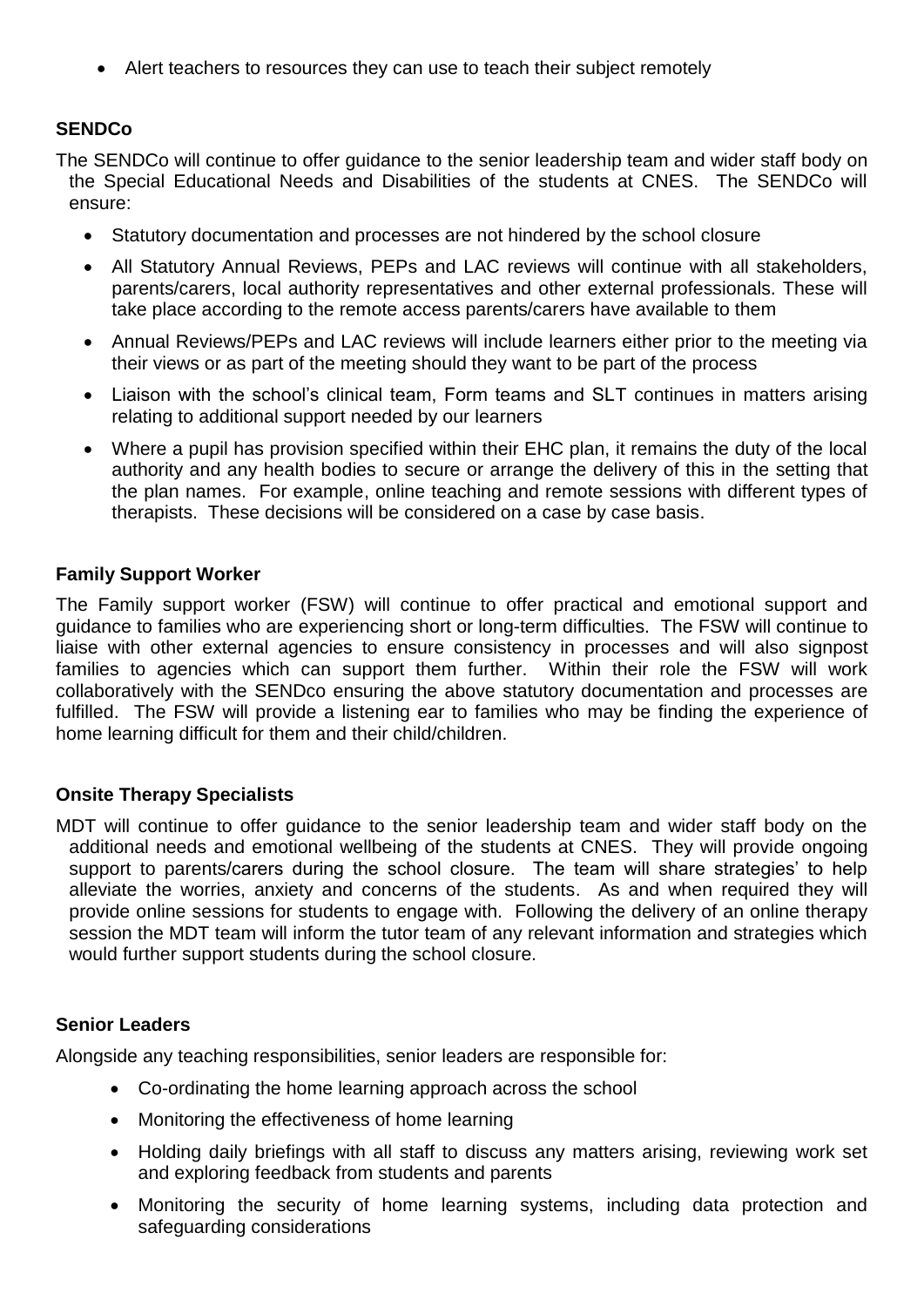Co-ordinating the wellbeing of students and staff

### **Safeguarding**

It is the responsibility of every member of staff to safeguard the students. If you feel a student is suffering or likely to suffer significant harm you should report this to the Designated Safeguarding Lead immediately. You should complete a concern form on schoolpod. It is also advised that the staff member makes direct contact with a DSL during a school closure or lockdown to ensure the concern form has been received.

The DSL will follow child protection processes to safeguarding the young person. If appropriate feedback will be given to the member of staff about the concern reported.

At Cambian New Elizabethan School the Designated Safeguarding Lead's are:

| Mr Craig Moreton     | craig.moreton@cambiangroup.com     |
|----------------------|------------------------------------|
| Mr Martin Roadknight | martin.roadknight@cambiangroup.com |
| Mrs Sara Ferguson    | sara.ferguson@cambiangroup.com     |
| Mrs Emma Rennie      | emma.rennie@cambiangroup.com       |

#### **IT Staff**

During their normal working hours the IT staff will work remotely and be responsible for:

- Repairing issues with systems used to set and collect work
- Helping staff / parents / carers with any technical issues they are experiencing
- Reviewing the security of remote learning systems and flagging any data protection breaches to the data protection officer
- Guiding and supporting students / parents / carers with accessing the internet on their own devices

Any staff experiencing IT difficulties which is impacting on their ability to offer remote learning to the students should notify their line manager immediately. IT staff will also support and assist these individuals in resolving the matter or reaching a reasonable solution. Guidance and support will be given to resolve software issues. However, it is unlikely that hardware issues can be repaired when working remotely during any school closure.

IT support can be reached on:

- Mr Isaac Oyinsan. Email: isaac.oyinsan@cambiangroup.com
- CAE Lab Helpdesk 01923 944 399
- Email your concern to CAE Service Desk service.desk@caeuk.com
- Service Desk, Network Operations Centre 0800 389 9648

#### **Students and Parents / Carers**

Staff can expect students learning remotely to:

- Be contactable during the school day although it should be consider that students may not always be in front of a device the entire time due to their additional needs
- Try their best to complete work to the deadline set by teachers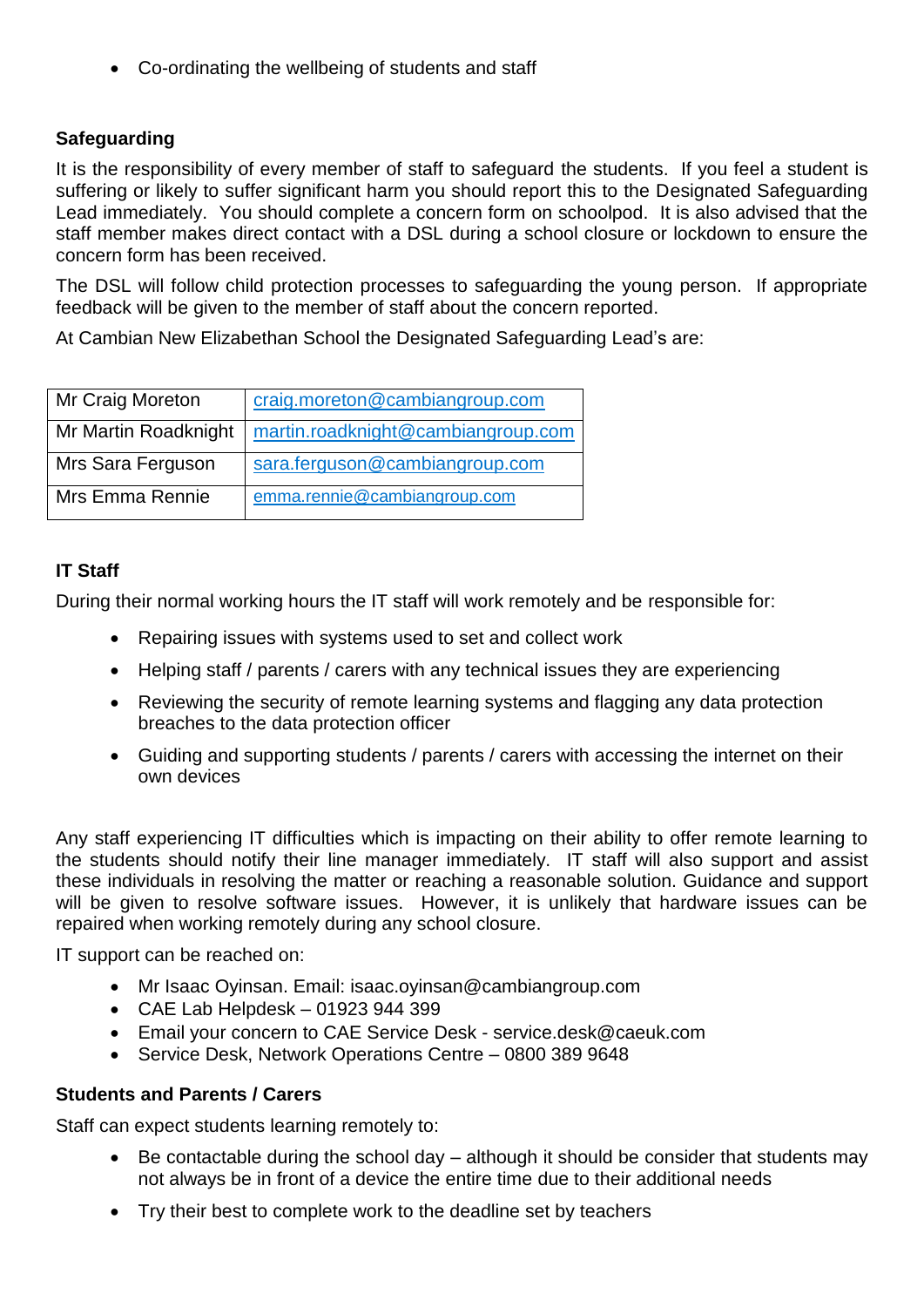- Seek help if they need it, from teachers or teaching assistants
- Alert teachers if they're not able to complete work

Staff can expect parents/carers with children learning remotely to:

- Make the school aware if their child is sick or otherwise can't complete work
- Seek help and support from the school if they need it
- Recognise that these are very challenging times within education. Any concerns should be respectfully communicated in order to improve the quality of education offered to our students

# **Staff Accessing Personal Data from Home**

Staff will need to access personal data about other staff members and students when working remotely, including when managing online learning. Staff need to be aware of security issues and ensure they keep their devices safe.

- Devices will be provided by CNES and appropriate security arrangements are in place hard drive encrypted, antivirus software is installed and operating systems are up to date
- Staff will complete data protection training so they know what steps to take when handling personal data

Staff are expected to:

- Keep their device password protected strong passwords are at least 8 characters, with a combination of upper and lower-case letters, numbers and special characters (e.g. asterisk or currency symbol)
- Make sure their device is locked if left inactive for a period of time
- Avoid sharing the devices among family or friends
- Collect and/or share as little personal data as possible online

| <b>Remote Learning Strategy</b><br><b>CNES response to a school closure</b> |                                                                                                                                                                                                                                                                                                                                                                                                                                                                                                                                                                                                                                                                                                                                                                            |  |
|-----------------------------------------------------------------------------|----------------------------------------------------------------------------------------------------------------------------------------------------------------------------------------------------------------------------------------------------------------------------------------------------------------------------------------------------------------------------------------------------------------------------------------------------------------------------------------------------------------------------------------------------------------------------------------------------------------------------------------------------------------------------------------------------------------------------------------------------------------------------|--|
| The term 'Home Learning' will be used with students                         |                                                                                                                                                                                                                                                                                                                                                                                                                                                                                                                                                                                                                                                                                                                                                                            |  |
| <b>Phase 1</b><br>Day 1                                                     | Students will benefit from a calm and organised response to a school<br>closure<br>• Senior Leadership will communicate to staff the details of any school<br>closure<br>Tutor teams will then be given the authority to make phone calls to<br>parents/carers to advise them of the school closure and to arrange for<br>the collection of their child<br>• Staff should not discuss the school closure details with the students in<br>an effort to alleviate any anxiety and worry<br>• Home learning packs that are pre-planned will be sent home with<br>students. These will be posted to students who are absent or don't<br>physically leave with a pack on the day of the school closure<br>The tutor team will check to ensure all students have received a home |  |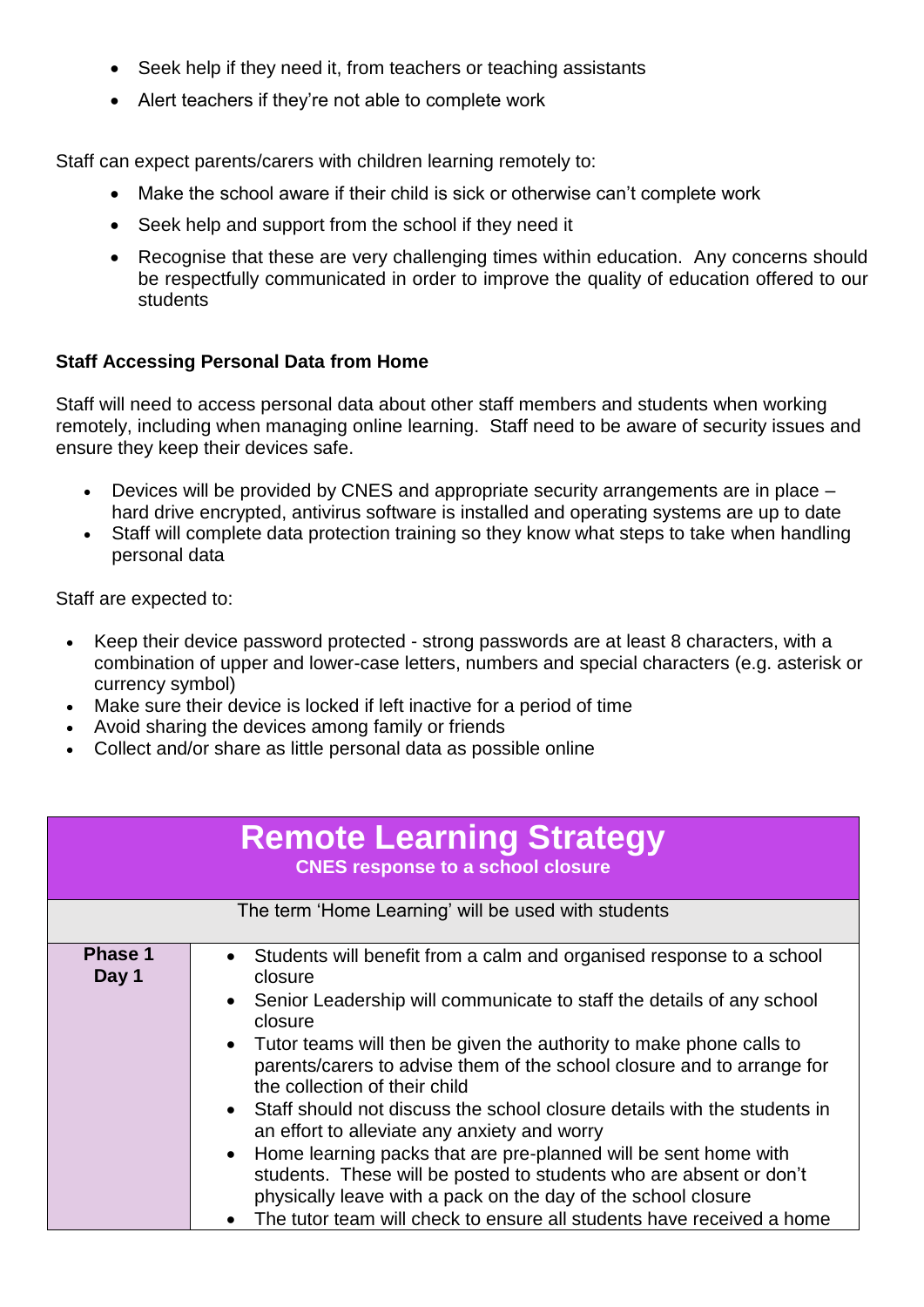|                           | learning pack. An electronic version will be available to share with<br>parents/carers if necessary<br>• These packs contain activities and web links for all subjects<br>Our therapy specialists will also provide strategies for managing anxiety<br>and social stories for parents/carers to work through with their child<br>The packs will ensure that there is no break in learning and that<br>students have work to complete from the start of the school closure                                                                                                               |
|---------------------------|-----------------------------------------------------------------------------------------------------------------------------------------------------------------------------------------------------------------------------------------------------------------------------------------------------------------------------------------------------------------------------------------------------------------------------------------------------------------------------------------------------------------------------------------------------------------------------------------|
| <b>Phase 2</b><br>Day 2   | Tutor Teams will establish contact with students on Day 2. This can be<br>$\bullet$                                                                                                                                                                                                                                                                                                                                                                                                                                                                                                     |
|                           | achieved via a telephone call, zoom, Microsoft teams etc.<br>The purpose of the contact on this day is to:<br>$\triangleright$ engage the students<br>$\triangleright$ alleviate their worries<br>$\triangleright$ explain what home learning entails<br>$\triangleright$ outline the teachers expectations for engagement for home learning<br>$\triangleright$ check the IT facilities available to the students during the school closure<br>The contact each day will also ensure we are fulfilling our statutory duty<br>to carry out daily safe and wellbeing checks for students |
|                           | The information gained will inform staff planning. Individual learning<br>journeys can be planned whilst also taking into consideration the SEND<br>of each student<br>Adaption of traditional classroom strategies will be necessary to suit the<br>individual learning needs of students                                                                                                                                                                                                                                                                                              |
|                           | Tutor teams should also share any relevant information with other staff<br>who will be delivering home learning lessons to these students<br>Students should be directed to complete as many tasks as possible<br>from the home learning pack                                                                                                                                                                                                                                                                                                                                           |
| Phase 3<br>Day $3 - 14 +$ | <b>Daily Form Tutor Session:</b><br>$\bullet$<br>These will be planned and led by the Form Tutor and supported by the<br>class TA's<br>This session should ideally take place in the morning to enable the tutor<br>to assess the engagement and presentation of the students<br>Any relevant information will be shared with other staff who are<br>delivering home learning lessons to these students on that day<br>Ice breakers could be used to engage the students each day during the<br>daily form tutor sessions                                                               |
|                           | <b>Parent/Carer Daily Contact:</b><br>$\bullet$<br>This will be offered in the form of a telephone conversation with the tutor<br>teams<br>This contact enables staff to provide ongoing support and guidance to                                                                                                                                                                                                                                                                                                                                                                        |
|                           | parents/carers during the school closure<br>This will also allow for any concerns to be respectfully shared and<br>resolved swiftly                                                                                                                                                                                                                                                                                                                                                                                                                                                     |
|                           | Parents/carers should also be encouraged to use class dojo or email as<br>other methods of communication with school during the school closure                                                                                                                                                                                                                                                                                                                                                                                                                                          |
|                           | • Lower School Home Learning:<br>Online lessons will mainly be delivered by the class teacher<br>It is to the teacher's professional judgment as the length and frequency<br>$\bullet$<br>of the online lessons. Lessons may be delivered to a whole class,                                                                                                                                                                                                                                                                                                                             |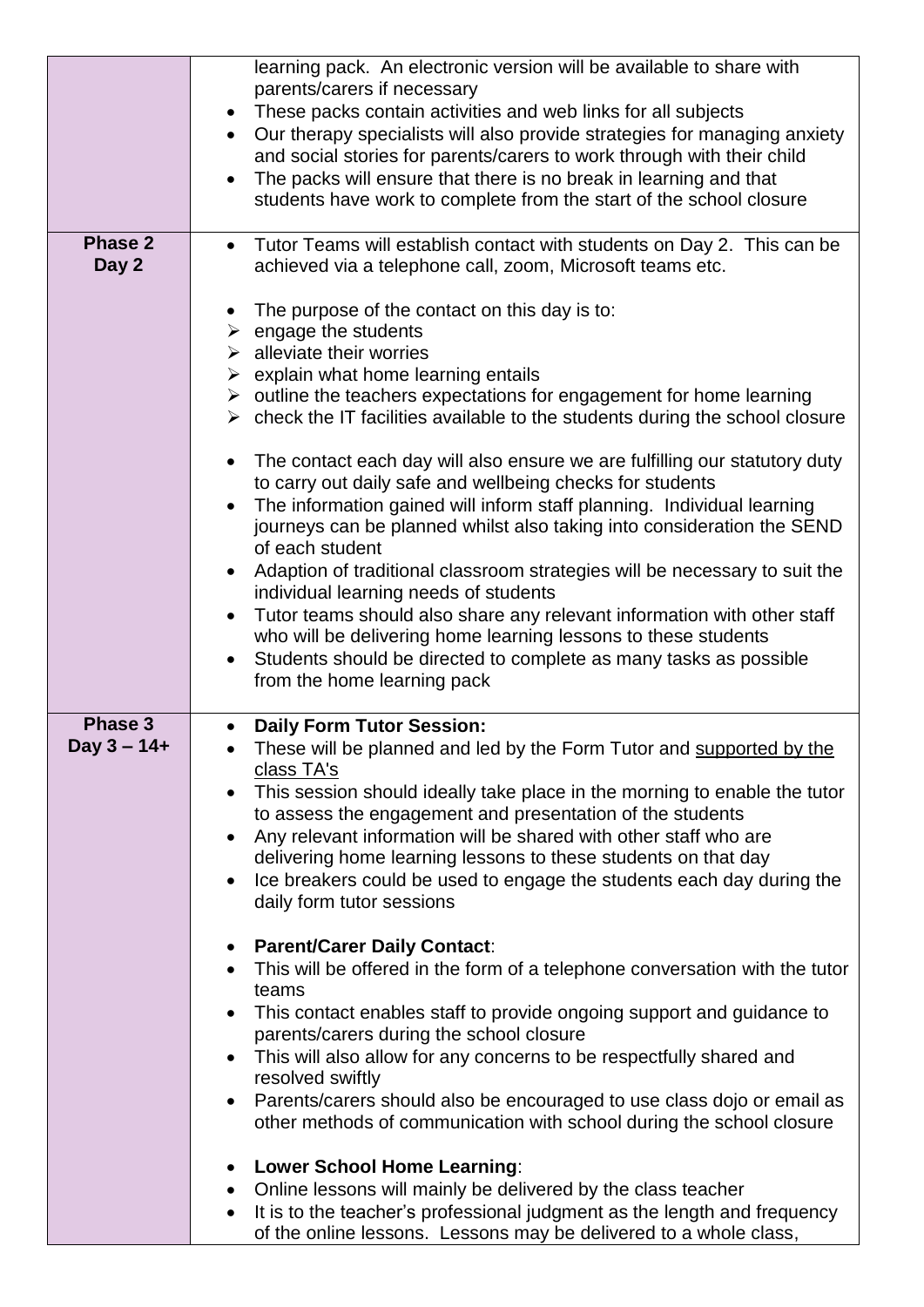| smaller groups or individual students<br>It is crucial that a TA or parent/carer supports each online lesson<br>• During the course of each week Maths, English, Science, Humanities,<br>Reading, Creative/Arts, PE, PSHCE lessons should be delivered<br>Staff will provide suitable home learning tasks that students can<br>complete. It may be necessary to post or email the tasks to<br>parent/carers to meet the needs of the student or if they do not have<br>access to IT facilities<br>• 1:1 learning opportunities will also be scheduled during the day with<br>individual students. Teachers and TA's should plan to deliver the 1:1<br>lessons equitably amongst students. It is crucial that a TA or<br>parent/carer supports each online lesson                                                                                                                                                                                                                                                                                                                                                                                                                                                       |
|------------------------------------------------------------------------------------------------------------------------------------------------------------------------------------------------------------------------------------------------------------------------------------------------------------------------------------------------------------------------------------------------------------------------------------------------------------------------------------------------------------------------------------------------------------------------------------------------------------------------------------------------------------------------------------------------------------------------------------------------------------------------------------------------------------------------------------------------------------------------------------------------------------------------------------------------------------------------------------------------------------------------------------------------------------------------------------------------------------------------------------------------------------------------------------------------------------------------|
| <b>Upper School and Sixth Form Home Learning:</b><br>$\bullet$<br>• Online lessons will be delivered by teachers<br>• Lessons may be delivered to a whole class, smaller groups or individual<br>students<br>• It is crucial that a TA or parent/carer supports each online lesson<br>• Adaptions may/will be necessary to meet the additional needs of the<br>students. For example, it may be more appropriate to adapt 3 x 50<br>minute lessons of English, to 3 x 30 minute lessons, in order to sustain<br>student engagement online<br>During the course of each week lessons in Maths, English, Science,<br>Humanities, Reading, Creative/Arts, PE, PSHCE, option subject(s)<br>should be delivered<br>Staff will provide meaningful home learning tasks that students can<br>complete. It may be necessary to post or email the tasks to<br>parent/carers to meet the needs of the student or if they do not have<br>access to IT facilities<br>• 1:1 learning opportunities will also be scheduled during the day with<br>individual students. Teachers and TA's should plan to deliver the 1:1<br>lessons equitably amongst students. It is crucial that a TA or<br>parent/carer supports each online lesson |

# **Why is home learning important?**

Students are entitled to receive a high quality of education. It is important to continue with learning during any school closure to prevent gaps in learning forming /widening and to ensure that students can continue to achieve in line with their peers.

# **What should teachers focus on when educating students remotely?**

It is crucial for teachers to deliver national curriculum content to students during their online lessons where possible. However, it is equally important for teachers to 'engage' students with their learning at all times and to ensure the work set meets the individual needs of the student.

# **What will home learning look like?**

Teachers will adapt their traditional classroom strategies to include:

- High quality curriculum resources, for example, printed worksheets, stories & pictures
- Videos
- Short projects
- Research activities